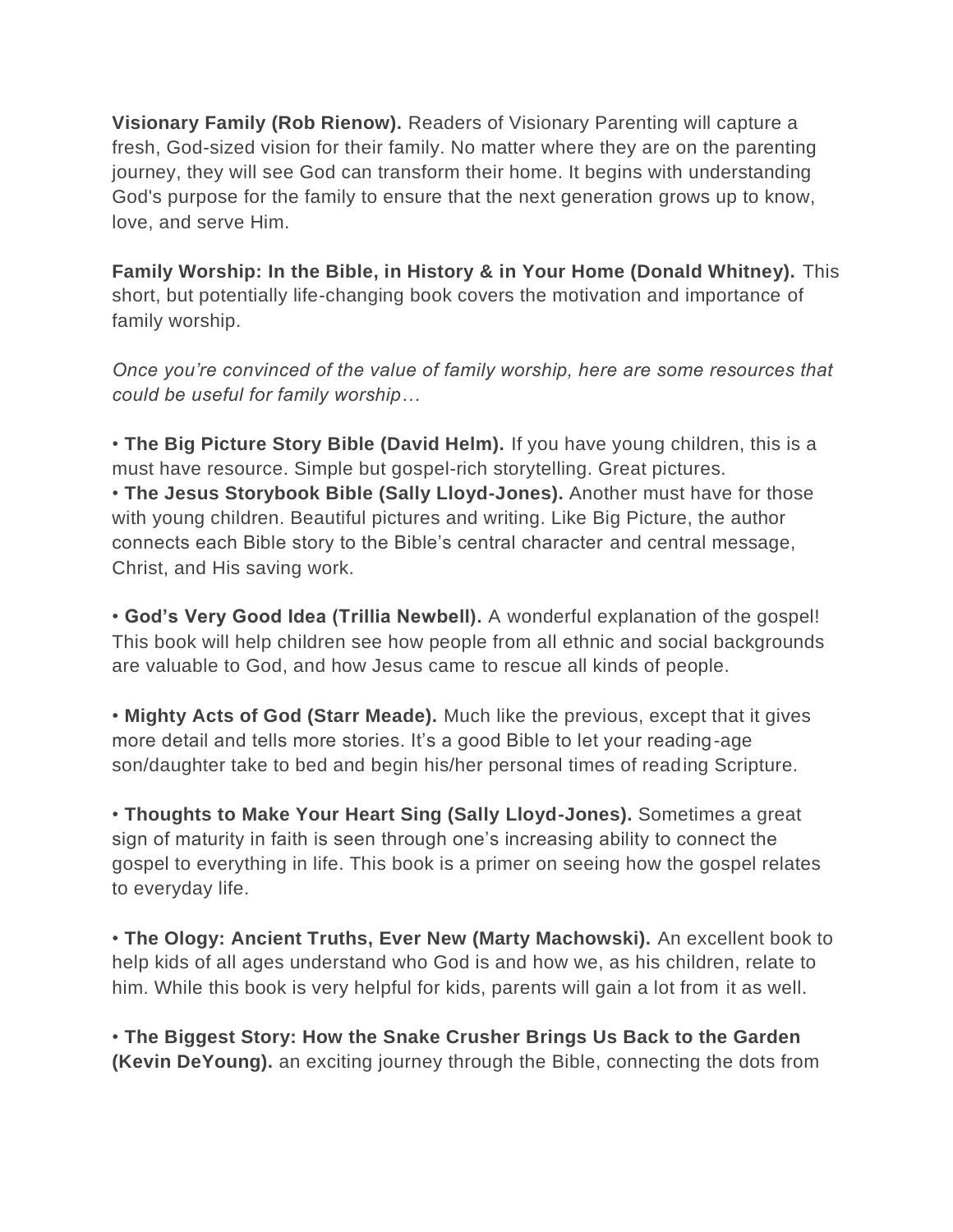the garden of Eden to Christ's death on the cross to the new heaven and new earth. This book has great illustrations and is best for elementary age children.

• **Long Story Short: Ten-Minute Devotions to Draw Your Family to God (Marty Machowski).** A one-stop-shop resource. Gives brief Bible reading, brief devotional thought, asks good questions for family discussion. Offers helps for family prayer. Gospel-centered.

• **The Big Book of Questions and Answers: A Family Devotional Guide to the Christian Faith (Sinclair Ferguson).** Ferguson does a good job making big truths accessible to little children.

• **The Real Story books by Paul Maier: The Real Story of the Creation; The Real Story of the Flood; The Real Story of the Exodus; The Very First Christmas; The Real Story of Easter.** These are great books to use during family worship, particularly as you approach a holiday (Christmas/Easter).

## • **Grandpa's Box: Retelling the Biblical Story of Redemption (Starr**

**Meade).** Meade uses a story of children visiting their grandpa as the backdrop for teaching the one big story of the Bible. Readings can take (if memory serves) 10+ minutes, so it's probably better for older kids (maybe 8 and up).

• **Big Truths for Young Hearts (Bruce Ware).** Devotional chapters written to unpack major doctrines (God as Creator, etc.). Can be doctrinally heavy (in a good way). For older kids. Readings take about 15 minutes.

## **Some resources for bedtime reading, road trips, etc.**

• **Dangerous Journey (Hunkin/Bunyan).** An easy to read (and with pictures!) version of Bunyan's classic, Pilgrim's Progress. Younger ones will have a hard time comprehending it all and (warning) some pictures are a little gruesome.

• **Keeping Holiday (Starr Meade).** A Christian allegory akin to Pilgrim's Progress. Excellent portrayals of how temptation works and many other biblical motifs. Great refrains about "the Finder." Older kids (maybe from 8+) will get the most out of it.

• **The Priest with Dirty Clothes (R.C. Sproul).** Great story and beautiful pictures. Helpful teaching and conversation starter toward understanding the vital doctrine of imputation/ justification.